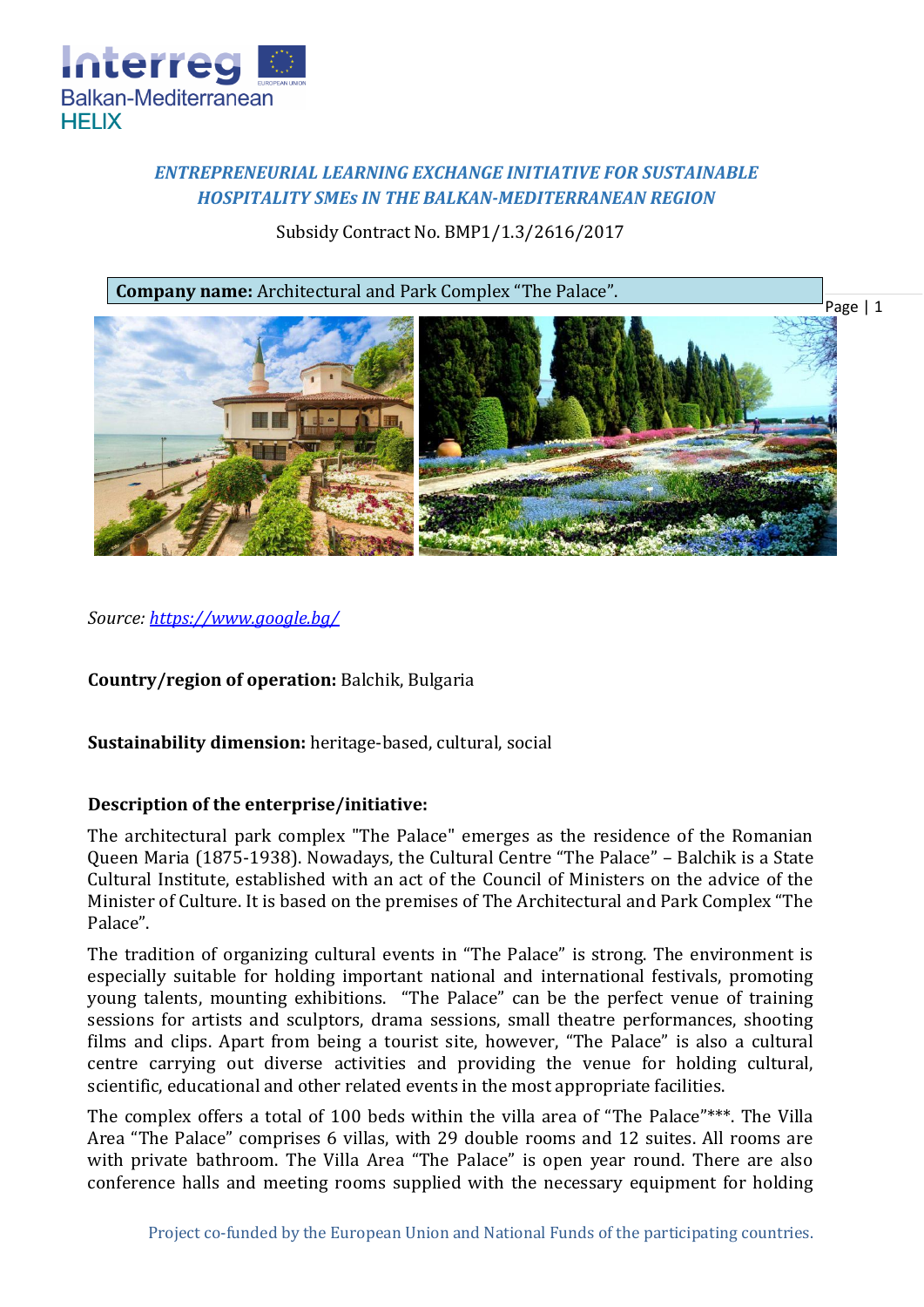

conventions, seminars and other events. Those who would like some refreshments and have a good time round the complex can try the cuisine in the top-class restaurants and other catering establishments, as well as taste some of the wines of the fine collection of wines at the Queen's Winery.

### **Social/ community impact sought:**

Page | 2

The Cultural Centre "The Palace" offers excellent facilities for developing cultural and convention tourism. It carries out a number of major and supporting activities aiming at creating and promoting culture as well as preserving the cultural heritage. It creates the perfect environment where different arts and cultures can meet, it serves as an inspiration and challenge for developing the creative potential of the artistic-minded. The policy of the Cultural Centre "The Palace" is to maintain and preserve the architectural park complex as a cultural landmark following the Law on the Cultural Heritage.

**Stakeholders:** local and international visitors of Balchik

# **Approach applied:**

The current changes in the profile of today's tourists and their complex requirements and new passions, their demand for immediate access to different activities at the same time and on the same site have placed the Royal Complex – The Summer Residence of the Romanian Queen on the map of fashionable destinations, a destination for the future which can offer a host of opportunities for cultural pursuits and tourism experiences.

Cultural Centre "The Palace" provides a number of supporting or fringe events that complement the main goal of the institution. Cultural events and happenings, exhibition shows, promotional and publishing work as well as other additional activities. Among the rapidly developing tourism initiatives are: Cultural and Convention Tourism, promoting the Summer Reading Room "The Palace", arranging all the details of Weddings at the Palace.

## **Innovation applied:**

Creating opportunities for accommodation in the cultural monument's premises. The visitors can spend their holiday in villas which in their construction were designed for the Queen's entourage.

Moreover, as back in the days, Regina Maria used to have a wine cellar connected with the palace through the "Walk of wine" where the wine and the brandy made from the vineyards of the Palace were stored, nowadays, after long research in the archives and meetings with descendants of growers and gardeners, the grape varieties grown in this region were determined and the tradition of local wine production was restored.

## **Social impact and business results achieved:**

The Architectural-Park Complex "The Palace" offers an exceptional opportunity for a holiday to people who would be happy to have it the untraditional way, combining it with